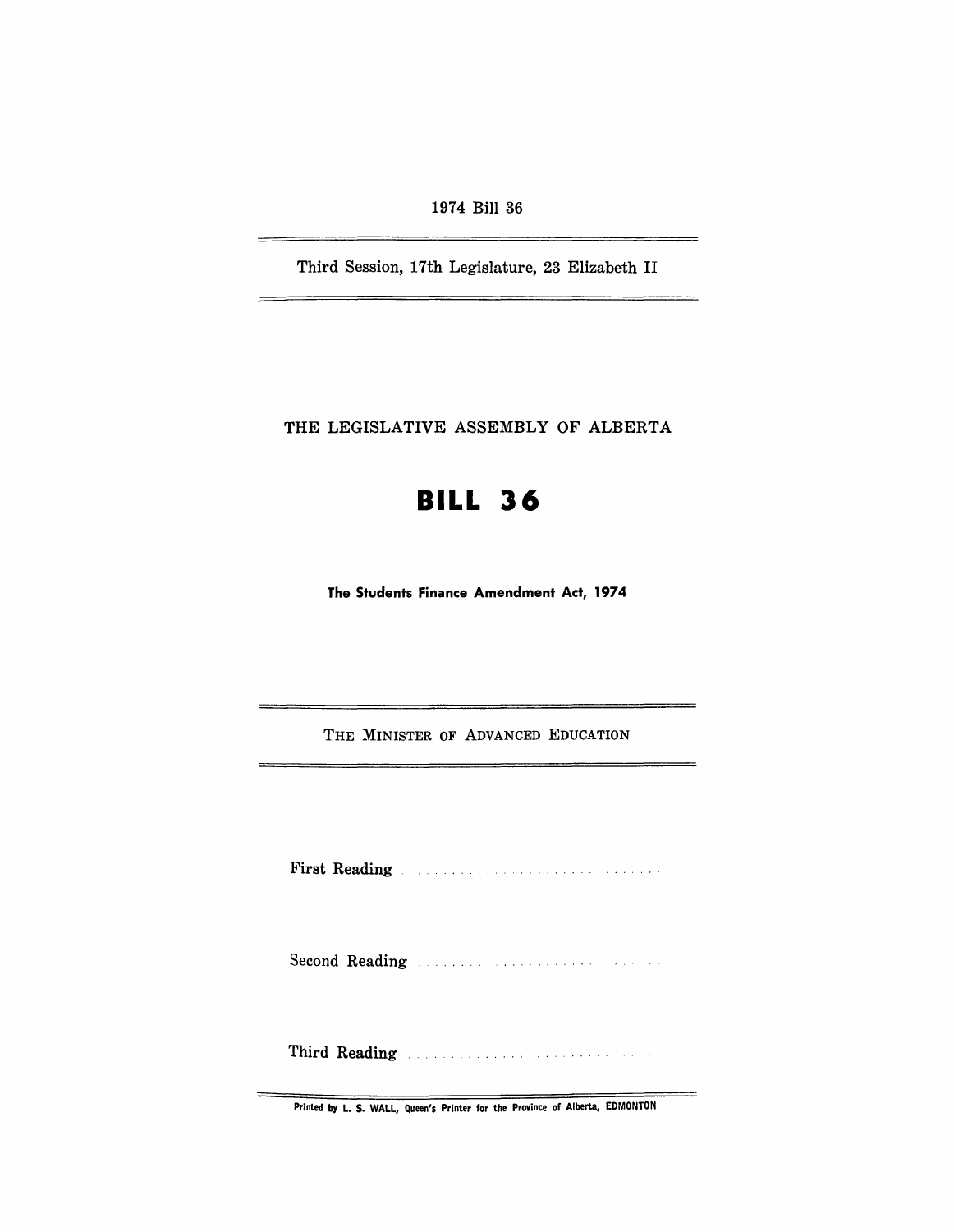Bill 36

## **BILL 36**

## 1974

## **THE STUDENTS FINANCE AMENDMENT ACT, 1974**

*(Assented to* , 1974)

**HER** MAJESTY, by and with the advice and consent of the Legislative Assembly of Alberta, enacts as follows:

1. *The Students Finance Act is hereby amended.* 

2. *Section* 7, *clause (c) is amended by adding the following words to the end thereof* "or loans made to a student under the *Canada Student Loans Act".* 

*3. This Act comes into force on the day upon which it is assented to.*